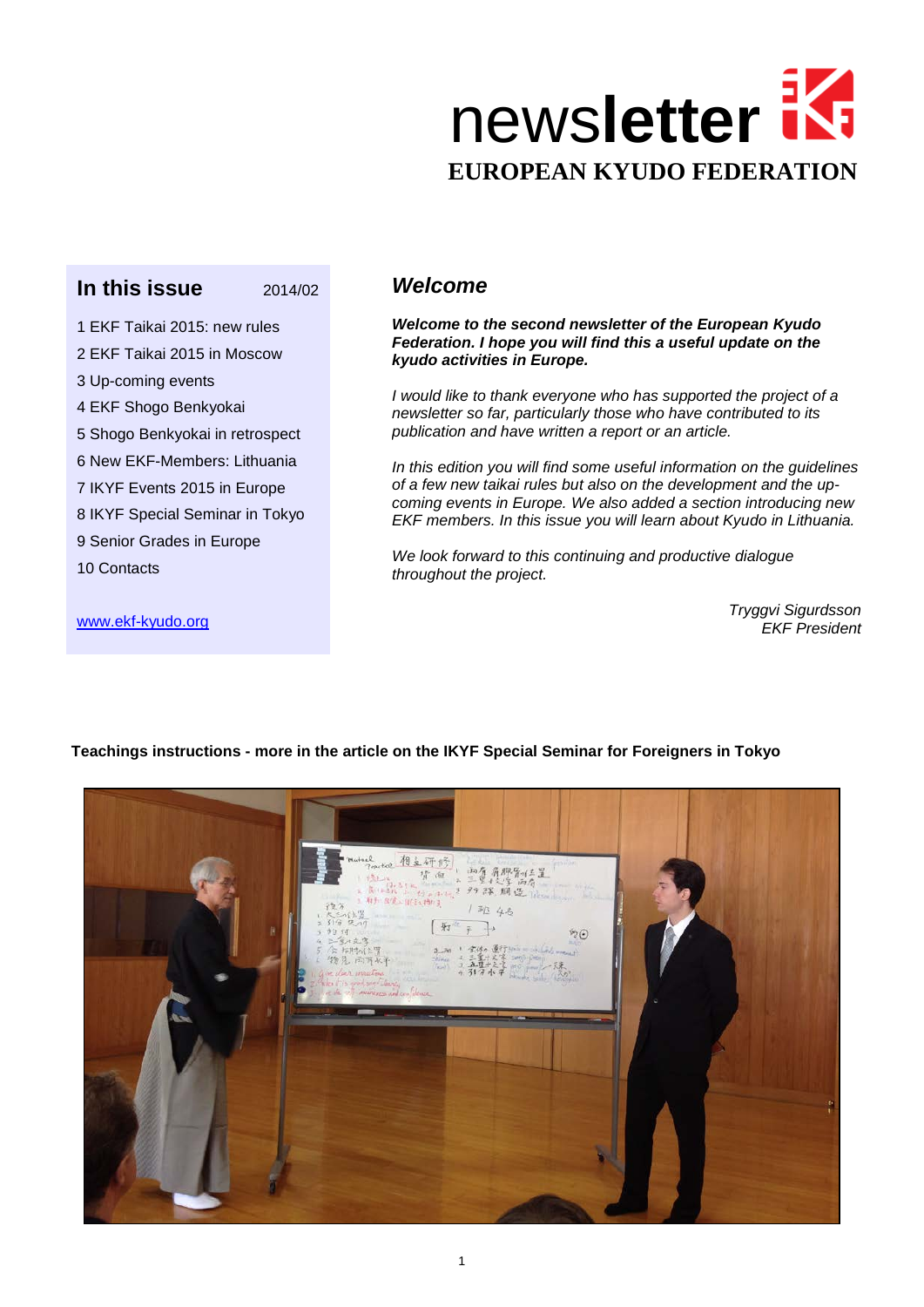## **EKF Taikai 2015: New Rules**

**The EKF Taikai Rules are based on the ANKF**  As of April 2014 the ANKF intro**duced some changes and additions to the existing rules. EKF Vice-President and Taikai coordinator, Feliks F. Hoff, has summarized some of the important changes.**

#### **Equipment**

*Hakama*: Andon-bakama are no longer to be worn for taikai. However, they may still be worn for practice sessions.

*Keikogi*: Only one emblem with a maximum diameter of 10cm is allowed per archer.

*Bows and arrows*: Any marks drawn on bows or arrows are forbidden. However, a mark at the nocking point on the nakajikake is allowed. Arrows with flight feathers from protected birds are forbidden. The ANKF will send further instructions to the international federations in due course. Flights made of plastic (as used in western archery) are forbidden. Specifications of the flight feathers: Kinteki: Height: at least 5mm. Length:13-15cm. Enteki: Length: 9-15cm

*Hazu*: Illuminated nocks are not allowed.

*Glove*: The yugake must be made of deerskin. The yugake must have a boshi (hard thumb), hikae (joint support) and a tsurumakura (groove for the string).

#### **Picking up the arrows**

In order to save time, the following alternative method (kanihou) can be used to pick up the arrows in place of the original method (gensoku).

The tachi performs hirakiashi at shai and lowers the tip of the bows. The four arrows are placed on the floor with the points on shai and at a right angle to the line of shai. The first two arrows are picked up directly by their points and placed on the hip. After the first pair have been shot, the second pair of arrows are picked up in the same manner.

*Before the start of the taikai, the Taikai Guidelines will announce whether the original form (gensoku) or the short form (kanihou) will be used*.

#### **Sequence and Timing**

The overall time allowed for each round has been increased by an additional 30 seconds.

The tachi enters the dojo and waits at honza in kiza. At the command "Hajime" (start) the tachi performs yu, stands up and moves to shai.

3 archers with 4 arrows have 7 mins 30 secs to complete the round of shooting, 30 secs before the time limit (i.e. after 7 mins) the bell rings once. This signal is called "yorei". As soon as they have shot their last arrow, each archer leaves the shajo.

At the end of the time limit (i.e 7 mins 30 secs) the bell rings twice. This final signal is called "honrei". All arrows shot after honrei are not valid.

> *Feliks F. Hoff EKF Vice- President*

# **Kyogi-Maai**

|       | Omae                                                                                                                                                                          | <b>Niban</b>                                                                                                                                                                                    | Ochi                                                                                                                                                                                    |
|-------|-------------------------------------------------------------------------------------------------------------------------------------------------------------------------------|-------------------------------------------------------------------------------------------------------------------------------------------------------------------------------------------------|-----------------------------------------------------------------------------------------------------------------------------------------------------------------------------------------|
| Haya  | The tachi enters the shajo at the<br>tsurune of th ochi's haya. Maintain<br>a smooth transition between each<br>of shooting.                                                  | As omae finishes dozukuri, stand<br>up, proceed and wait in dozukuri. At<br>the sound of omae's tsurune begin<br>uchiokishi and continue to shoot.                                              | At the dozokuri of niban, stand up<br>and proceed and wait in dozukuri.<br>At the sound of niban's tsurune,<br>begin uchiokoshi and continue to<br>shoot.                               |
| Otoya | Raise the bow up immediately,<br>make yatsugae, stand up, proceed<br>and wait in dozukuri. At the sound<br>of the tsurune of ochi, begin<br>uchiokoshi and continue shooting. | Raise the bow up, make yutsugae.<br>As omae finishes dozukuri, stand<br>up, proceed and wait in dozukuri.<br>At the sound of the tsurune of<br>omae, begin uchiokishi and<br>continue to shoot. | Raise the bow up, make yutsugae.<br>At the dozukuri of niban, stand up,<br>proceed and wait in dozukuri. At<br>the sound of niban's tsurune, begin<br>uchiokoshi and continue shooting. |

In the case of shooting four arrows the tachi simply continues, following the same sequence.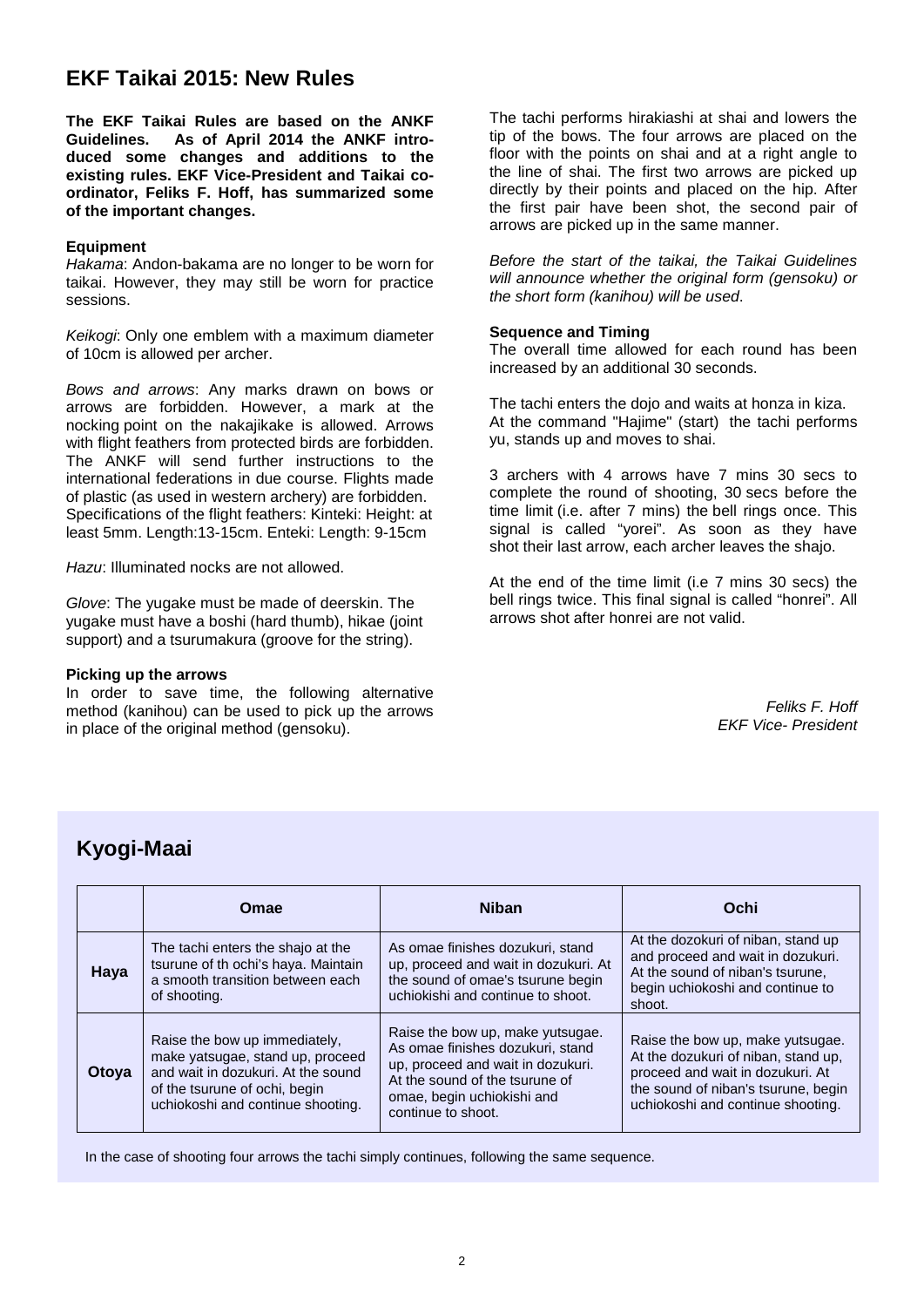# **13th EKF Taikai in Moscow**

#### **IPO "Kyudo Federation" Russia is proud to have the honour of hosting the 13th European Taikai 2015 in Moscow.**

For over 25 years the EKF Taikai has been an example of successful international competitions. Not only it contributes significantly to the development and popularization of kyudo, but it also provides a unique opportunity for kyudojins from all over Europe to exchange their knowledge and experience.

The European Kyudo Championship will take place in Moscow on the  $13<sup>th</sup>$  and  $14<sup>th</sup>$  of June 2015. 40 kyudojins including 11 teams from Austria, France, Germany, Hungary, Latvia, Romania, Russia, Switzerland, Sweden and the United Kingdom are expected to participate in it.

The highest level of judging will be ensured by Liam O'Brien Sensei (kyoshi, 7<sup>th</sup> dan), Feliks F. Hoff Sensei (kyoshi, 6<sup>th</sup> dan) and Tryggvi Sigurdsson Sensei (kyoshi, 6th dan).

According to the tradition scores from the first day will determine three finalists in team competitions, along with the twenty archers who will continue to compete in the individual championship on the next day.

The Taikai will be held at the International Exhibition Centre "Crocus Expo" – the newest and one of the most convenient Moscow centres for hosting international cultural and sports events. It is located on the bank of the Moskva River, near the metro station Myakinino, about 40 minutes from the city centre and one and a half hours from any airport.



The Centre's Universal Sports Arena "Aquarium", with its main floor area of over  $1,500 \text{ m}^2$  and a seating capacity of 1,200 people, is more than any other sports arenas in Moscow suitable for such an important event. The "Aquarium" hotel will also provide a support in obtaining a Russian visa for the convenience of the participants and guests of the Championship.



Volunteers participating in the organization of the championship will complete a special training within a workshop that will be an important part of the preparation for the event.

The website dedicated to the  $13<sup>th</sup>$  Taikai will be launched in February 2015. It will contain detailed information on obtaining the visa and transporting the equipment, route maps as well as other useful materials.

Although it is only for the third time that the Russian kyudo community will have the pleasure to participate in the Taikai, we will make every effort and to keep up the glorious tradition of the European Kyudo Championship.

We are grateful to the General Assembly of the EKF for their trust, and to all the countries that have accepted our invitation in these times when there's undoubtedly a special need for mutual cooperation and understanding in international relations.

> *Petr Anokhin Executive secretary of IPO "Kyudo Federation" Russia*

# **Up-coming events**

2015/05: EKF Regional Seminar in Vilnius, Lithuania 2015/06: EKF Taikai 2015 in Moscow, Russia 2015/07: IKYF Seminars and ANKF Shinsa in Magglingen/Macolin, Switzerland supported by the EKF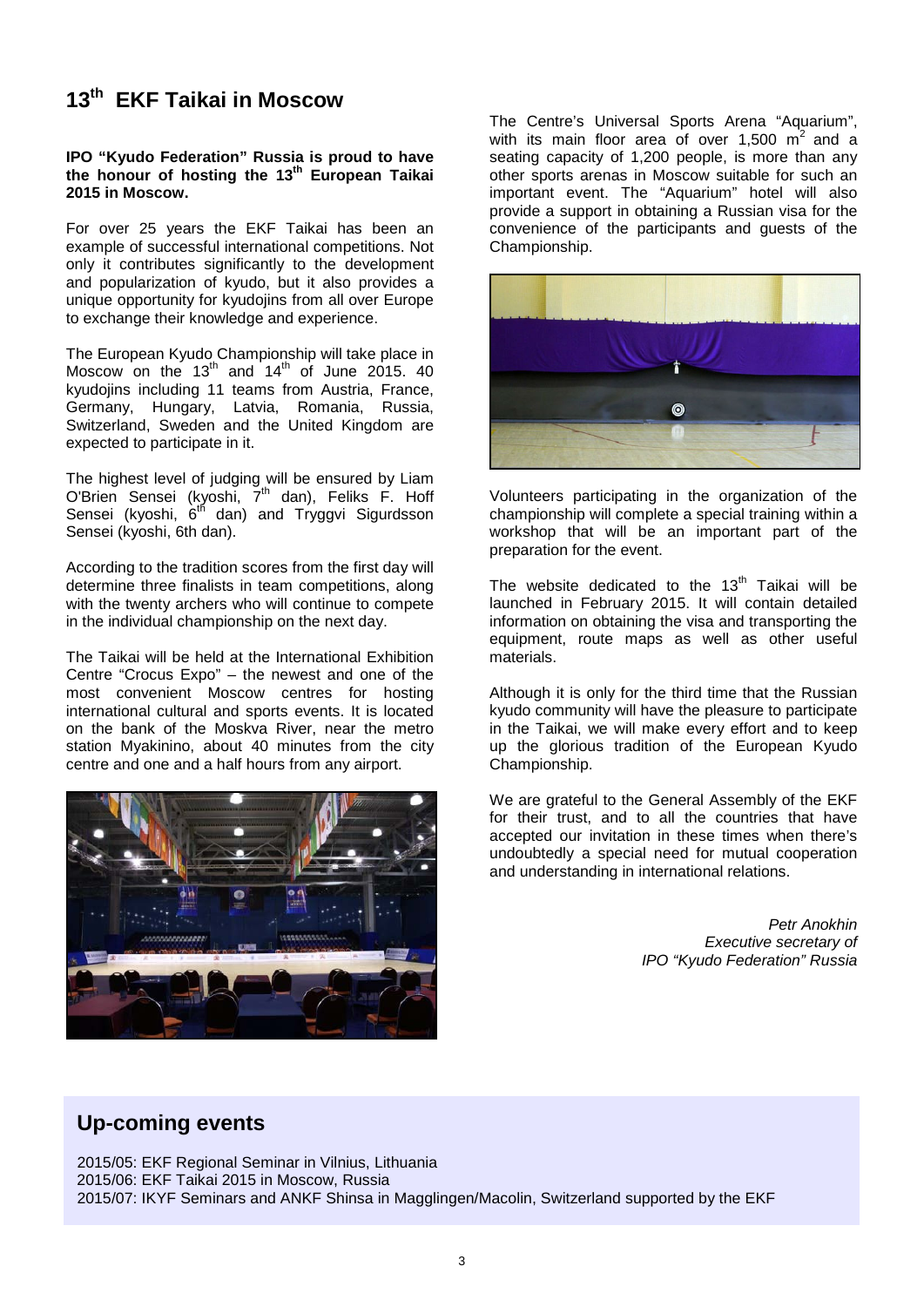## **EKF Shogo Benkyokai 2014**

**The third EKF Shogo Benkyokai was held at the Kyudojo National at Noisiel (K2N) near Paris, France, during the weekend of 11/12 October 2014. It was the first important event after its official inauguration on 23rd July this year, under the auspicious patronage of Her Imperial Highness the Princess Hisako de Takamado.**

Actually, since the dojo and the hotel were within easy walking distance, the Benkyokai started informally on Friday from 4:30 PM allowing all of us who hadn't come before to discover the dojo for a free practice sessiontechnique (shagi) and improve the basis for practice within the EKF.



As for the Rome Shogo Benkyokai, Feliks Hoff as the most

senior amongst us took the lead of the group, although the actual spirit of the Benkyokai was more of a workshop for sharing and practice in common rather than top-down teachings. The main themes of the weekend were "Tai no warikomi/ Munewari" and "Funtional anatomy of breathing". These points were introduced during a lecture by



Feliks Sensei, using computer and beamer, and the white wall of the dojo as the screen.

We were introduced to some of the complexity of the human body anatomy, in particular in the shoulders, torso and back region, and how everything is linked to everything. We learned about muscles that maintain and consolidate the right posture, those used dynamically for Hikiwake, those others involved in breathing, and the eventual relationships between them. We approached, exchanged on, and practiced core-muscles training and work on the Hara. And of course we also practiced Shagi - in workshop mode: by groups of three or four, alternatively shooting, observing and commenting - and we concluded the weekend with a series of Sharei.

Although only ten title holder participated at the 2014

EKF Shogo Benkyokai, which may seem a small number when there are more than fifty shogo in Europe, participants to this year's event expressed their wish to continue and keep up with the format of a European Shogo Benkyokai.

> *Claude Luzet Dojo Manager of the Kyudojo National de Noisiel*

### **Shogo Benkyokai** *in retrospect*

The format and the name of the *EKF Shogo Benkyokai* have only been introduced recently. It started in 2012 in Lilleshall/UK with 15 participants, followed by the Rome 2013 edition with 12 shogo and finally 2014 in Noisiel near Paris with 10 participants. Although the number of shogo titel holders in Europe is increasing, the support for a shogo benkyokai does not seem to be a demand, quite the contrary. Coincidentally, the same is true for the "IKYF Special Seminars for Foreigners" in Japan. However, the shogo benkyokai had its predecessor in the EKF Renshikai: First edition in 1996, another meeting in 1997 and in 2002 in Hamburg with 8 participants from 5 countries. What are the prospects? As one of this year's participants aptly put it: "In kyudo we just have to continue and keep on meeting and practicing".

> *Gérald Zimmermann EKF Secretary General*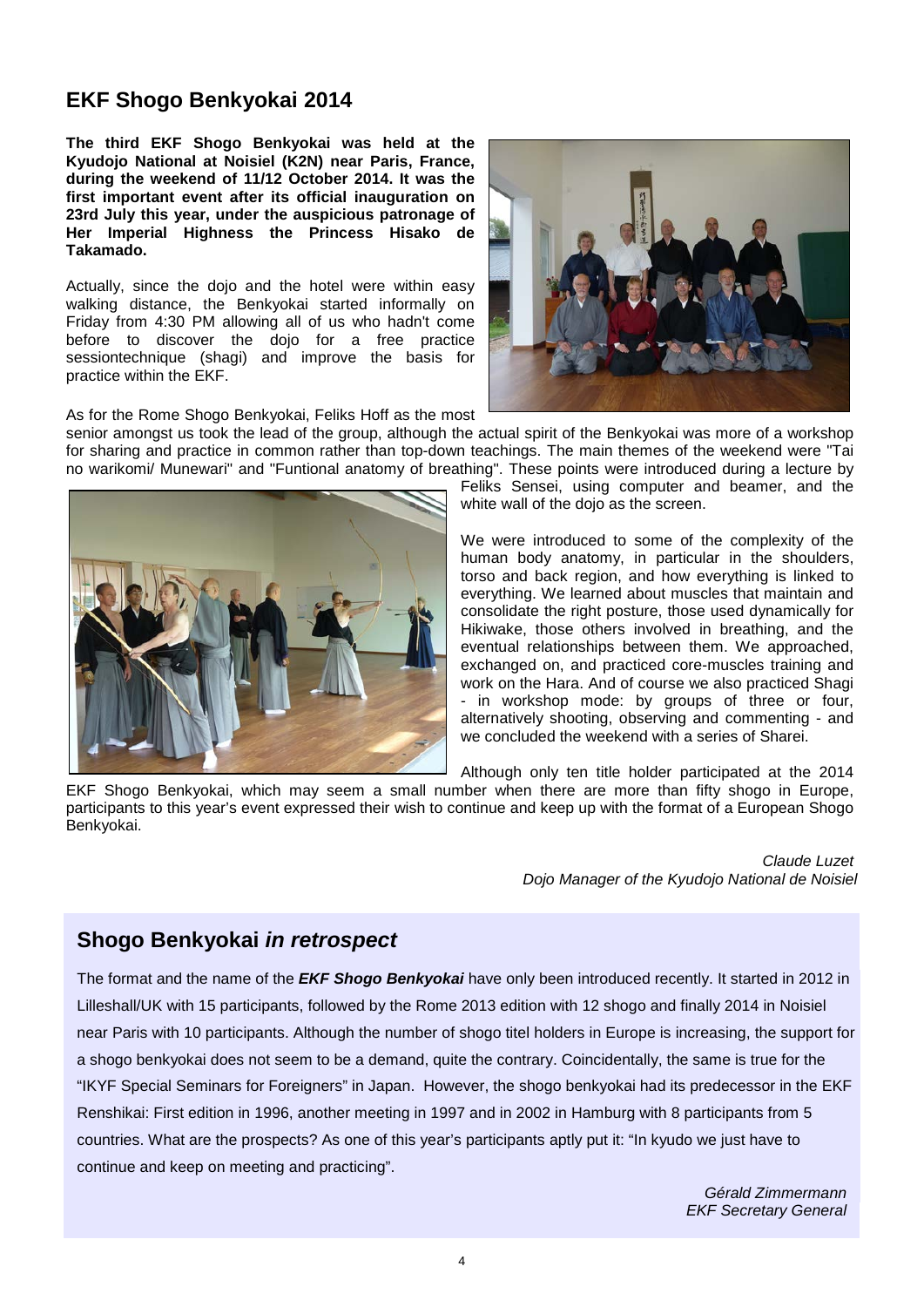

# **New EKF-Members: Lithuanian Kyudo Federation**

**Over the last few years the EKF has been growing steadily. More federations have joined and become members of the EKF. With this newsletter we start a series on "new" members to the EKF. This issue introduces the Lithuanian Kyudo Federation. Ringa Baltrusaite tells the story of kyudo of one of the Baltic countries.**

### **2009**

Demonstration by the teachers Akira Sato (Renshi 6.Dan), Feliks F. Hoff (Kyoshi 6.Dan), Connie Brandl-Hoff (Renshi 5.Dan) and Yoshio Sekine (4.Dan) in Riga (Latvia) is a great inspiration for Lithuanians Artūras, Ringa and Tomas to **start Kyudo in Lithuania**.

### **2009**

**First Kyudo Seminar in Vilnius** with Feliks F. Hoff and Connie Brandl-Hoff: over 30 people from all over the country participate at this event.

#### **2011**

First **participation at IKYF Shinsa** in Paris. Ringa, Kristina and Aušra bring back the first kyudo dan grades to Lithuania.

### **2012**

**The first European Regional Kyudo Seminar** is organized in Vilnius with Feliks F. Hoff (Kyoshi 6.Dan) and Hans de Wekker (Kyoshi 6.Dan) as teachers and with 29 participants from Lithuania, Finland, Sweden, Germany, Netherlands, Romania and Russia.

### **2012**

**First Lithuanian National Championship** – Tomas is the winner and Ringa got a Style prize.

### **2013**

Lithuanian Kyudo Federation becomes a **member of European Kyudo Federation**.

### **2014**

Participation at **Second Sekai Kyudo Taikai** in Paris. 16<sup>th</sup> place at team competition (Vitalijus, Aurelija and Vladas) and  $22<sup>nd</sup>$  place at Individual competition under sandan group (Ringa)*.*

#### **2014**

Lithuanian Kyudo Federation becomes a **member of International Kyudo Federation**.

Lithuanian Kyudo Federation demonstrates Kyudo at different Sport Festivals and Japanese Culture Events. Our activities are supported by the Japanese embassy.

At the moment there is one club in Vilnius with nearly 20 archers: Marika  $(3<sup>rd</sup>$ Dan), Ringa, Aurelija, Vitalijus and Aušra ( $2^{nd}$  Dan), Kristina and Vladas (1<sup>st</sup> Dan) and others.

> *Ringa Baltrusaite President Lithuanian Kyudo Federation [www.kyudo.lt](http://www.kyudo.lt/)*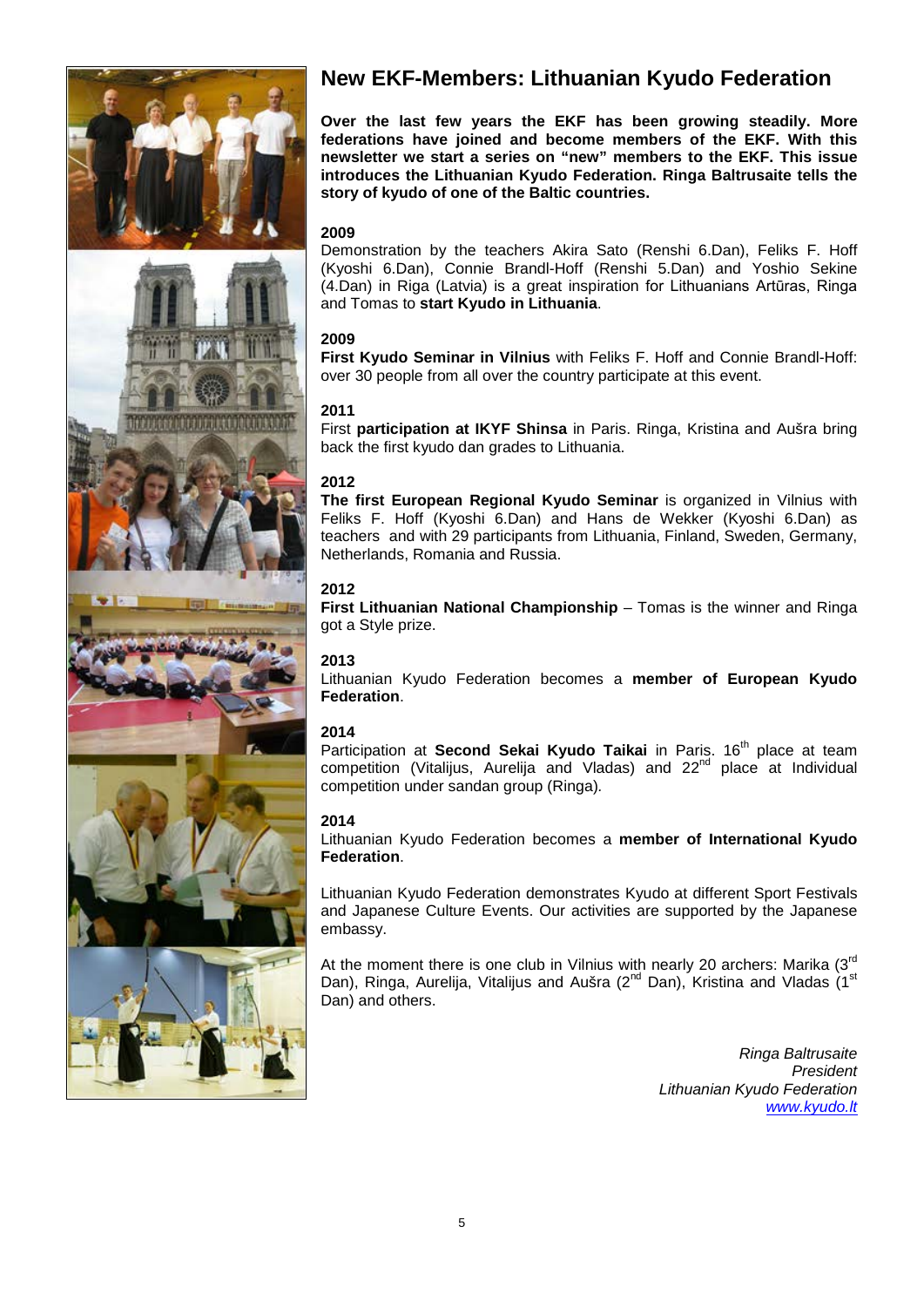# **IKYF European Seminar 2015**

**The IKYF European Seminars 2015 will be held in Magglingen/Macolin, Switzerland. This will be the fifth time the Swiss Kyudo Federation has hosted the European Kyudo Seminars - four times under the auspices of the European Kyudo Federation and now, for the first time, under the direction of the International Kyudo Federation.**

The Swiss Kyudo Federation would like to invite kyudo practitioners from all over Europe to join in the IKYF European Kyudo Seminars 2015 in Magglingen/ Macolin, Switzerland. We are delighted to have the honour of hosting the Seminars in our country once again.



#### **The Location**

You will find that the National Sports Centre of Excellence has the ideal surroundings and facilities for your practice. Participants have access to the Centre's training infrastructure including a swimming pool and medical services. The practice hall, accommodation and restaurant are all within easy walking distance of each other. The Centre can be reached easily from other parts of Europe with access from all major airports in Switzerland or by road or rail.



Magglingen/Macolin overlooks the city of Biel/Bienne, the biggest bilingual city (German and French) in Switzerland and which also claims to be "the world capital for watchmaking", Rolex, Omega and Swatch have their headquarters here. To get to Magglingen/Macolin you will need to take the "funic" a 7-minute cable car ride from the city up to the Centre. In the evening, those who are not joining in the kyudo free practice or meeting their friends in the bar after dinner can stroll in the woods or enjoy themselves in Biel/Bienne. The last cable car up to the Sports Centre leaves at five minutes to midnight.

#### **The Seminars**

The EKF/IKYF Seminars offer a unique opportunity for participants to develop their practice of kyudo. There will be an A seminar for yondan participants and higher; two B seminars for nidan and sandan participants and two C seminars for ungraded and shodan participants. The B and C seminars will have English and French translators. After each seminar there will be an additional day for shinsa . The ANKF, as the examining body, is still considering whether to hold renshi and rokudan examinations but we hope to have their decision by the end of the year.

As usual the ANKF/IKYF will send a delegation of senior teachers of the highest level to take the Seminars. The masters will have made a long journey from Japan to give us their guidance and instruction. Once again it will be an excellent opportunity to improve our knowledge and understanding of kyudo – body, heart and spirit.

Members of the Swiss Kyudo Federation have been working hard to offer the best possible facilities for your practice. We are looking forward to welcoming you to an enjoyable and productive kyudo event in Switzerland.

*Gérald Zimmermann President Swiss Kyudo Federation*